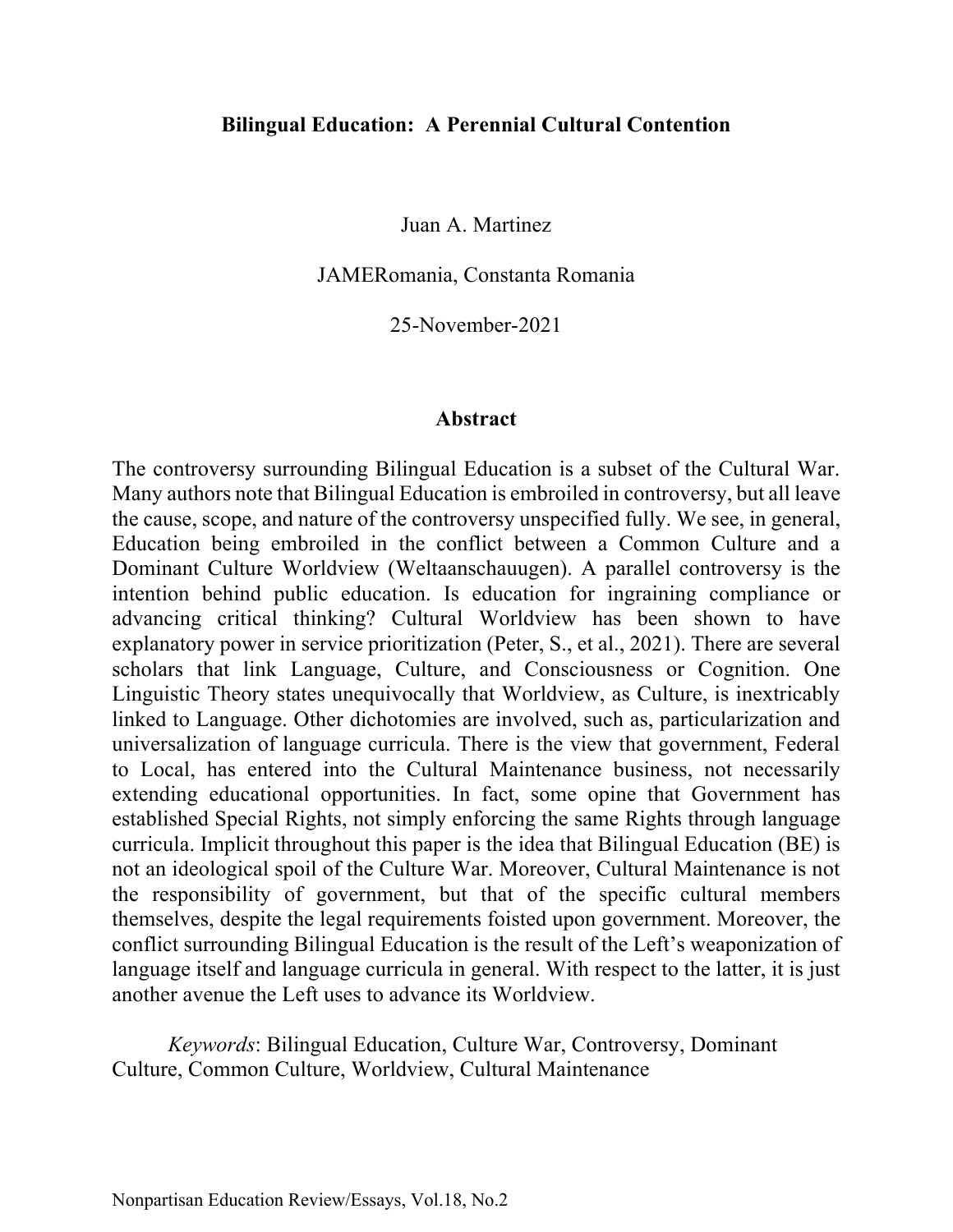### **The Bilingual Education Controversy**

First, Bilingual Education ("BE") is fraught with oppositional beliefs, nonrational attitudes, political presuppositions, and contradictory policy directives. BE uses the theory of Praxeology, which seeks to study human behavior as a purposeful behavior; there is a dynamic tension between the particularization and universalization of the term BE. This challenges the notion of a single purpose actuating BE. BE is not a unity, but has different configurations and aims (Hurajova, 2015). The contention among BE programmatic configurations and aims is a subset of political ideological perspectives. This ever-present layer of political division is the reactor that fuels any BE controversy (Hartig, 2020). In the United States, the term BE refers to a specific model of BE, which is teaching school subjects in two languages with the students' L1 being used predominantly (Pan, Yi-chun & Pan, Yi-ching. 2010), and the teacher being, more often than not, a native speaker of Spanish. Spanish and English are the L1 and L2 languages respectively in U.S. schools' BE programs predominantly. In the second instance, BE is universalized by a "one-size-fits-all" attitude. This has to do with budgetary constraints mostly. Further, McCarty (2012) states that there are "Weak" and "Strong" forms of BE. He also states that there are "varying purposes" behind the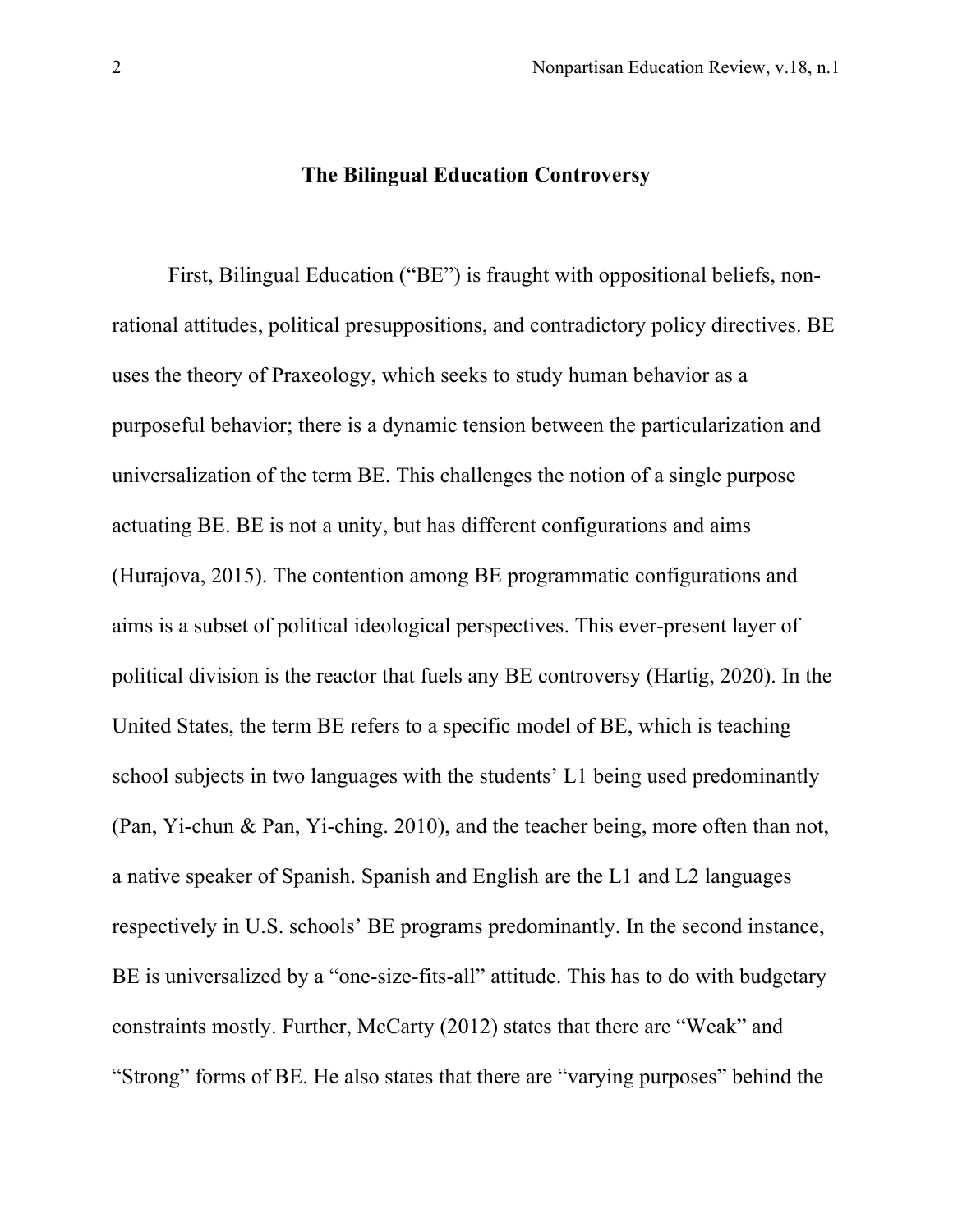wide variety of BE programs. However, the main conflict is between the Weak-Transitional, which aims to assimilate, and Strong-Maintenance/Heritage, which has the three aims of maintenance, pluralism, and enrichment (McCarty). Wiley et al. (2014) describes the BE controversy as, "Educational language policy in the country is largely the result of widely held beliefs and values about immigrants and patriotism. Language policies, implicit or explicit, are used to influence and control social behavior, and the U.S. is no different."

Second, a major issue for BE is legal. Title VI of the Civil Rights Act of 1964 (Title VI) and Equal Educational Opportunities Act (EEOA) both state that schools are legally obligated to take "affirmative steps" to overcome any student's Limited English Proficiency ("LEP") to increase their effective participation and enjoyment of schooling (See also, Department of Health and Human Services, Office for Civil Rights, Document Number 00-22140, 65 FR 52762, pages 52762- 52774, and U.S. Supreme Court Case, Lau v. Nichols, 414 U.S. 563 (1974)). By law, schools are required to accommodate all primary languages of its students. Providing BE to the 7,139 Living Languages in the World would be unimaginable (number from "Languages of the World", *Ethnologue, Living Languages Report*, 2021). However, even if the scope of BE offerings were limited to the Top 10 Languages (number of speakers worldwide) (Mandarin, English, Hindustani, Spanish, Russian, Arabic, Bengali, Portuguese, Indonesian, and French), the cost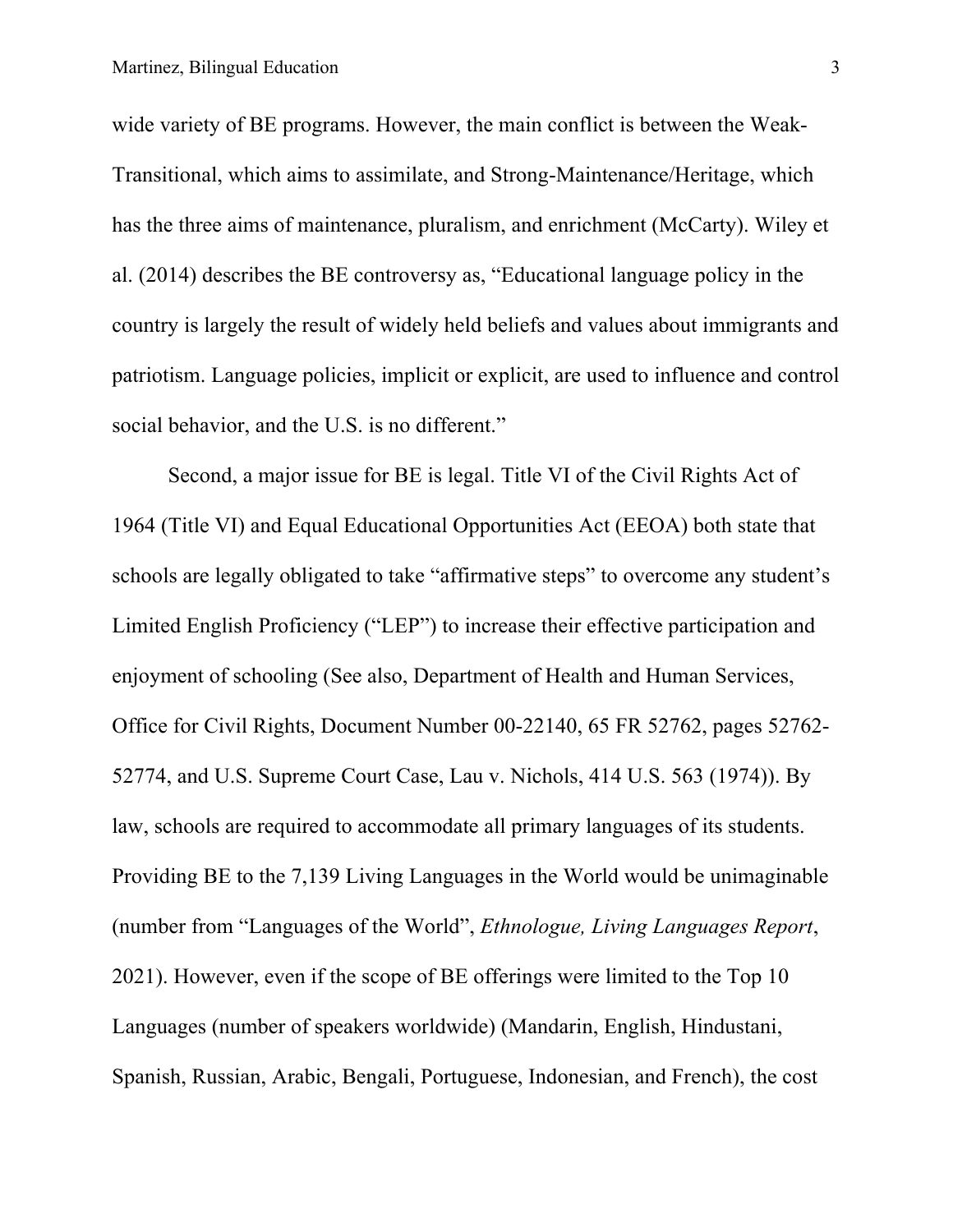would still be exorbitant and the curricula, as the codification of aims, still be fraught with controversy. Established BE programs are apparently the outcome of strident language minorities taking schools to task on behalf of their LEP children.

Third, there are many suppositions or underpinning theories, beliefs, or attitudes implicit in the BE controversy, which need to be made explicit in order to understand the BE controversy more fully. The BE controversy is a microcosm for a larger conflict; it is a deceptive attenuation of public understanding and debate. To begin, Mcleod (1970) states, "Vygotsky's sociocultural theory views human development as a socially mediated process in which children acquire their cultural values, beliefs, and problem-solving strategies through collaborative dialogues with more knowledgeable members of society". In regard to BE, "knowledgeable" members", refers to teachers obviously. There are several other scholars who link Language and Culture intimately. Alias (2016), introducing Wilhelm Von Humboldt's (1767 – 1835) link of Language and Culture, states, "Language is part of culture. In fact, it is the basic tool of learning. It represents our worldview and expresses the specific features of national mentality." Expressed strongly, Von Humboldt believed that Language and Culture are inextricable. More specifically, "Thought and language are therefore one and inseparable from each other" (Losonsky, 1999). Mernagh (n.d.) states, "Language is intrinsically connected and interrelated in a complex and intricate way with culture…This is made evident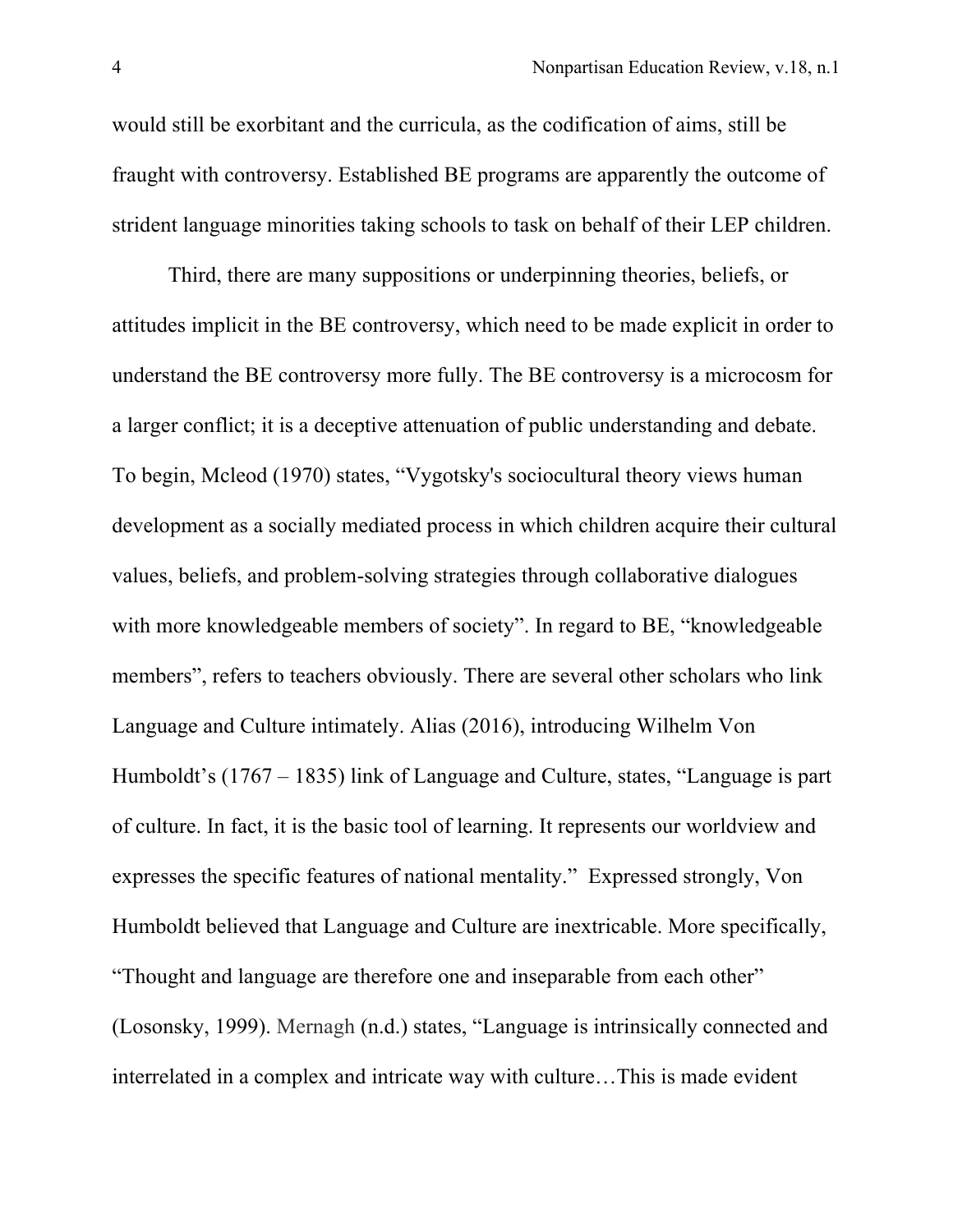through the work of Kramsch (1998) in her focus on 'cultural reality'". Related, the Sapir-Whorf Hypothesis, states that language is not only a means to express thought, but to shape it as well. Language, by and large, is viewed as a descriptive tool. The Sapir-Whorf Hypothesis states that language is deterministic as well. Different cultures speak different languages; therefore they perceive reality differently. Language is not only to describe how reality can be represented in words (Perception), but what can be said about reality at all or ontologically or epistemologically. Stalmaszczyk, (2009) in his essay citing Ray Jackendoff's "Language, Consciousness, Culture. Essays on Mental Structure."; further elaborates on the necessary integration of the three mental processes. Language is more than a War of Words for the Left; it is the key to their Mind-Controlling, Culture-Shifting, and Gramscian-Marxism. BE is not just about language teaching or LEP students' successful assimilation; it is the forward edge of the battle area (FEBA) for mind control and manipulation, and their social level equivalents, in order to create a certain — Socialist — culture. Leftists not only understand the importance of the linkage among language, consciousness, and culture; but exploit it to gain the upper hand in the Culture War, hence, their vigilance and vehemence about BE. Dr. Jordan Peterson stated that, "...you're [the Leftists] trying to gain linguistic supremacy in the area of public discourse…". (LBC, 2018)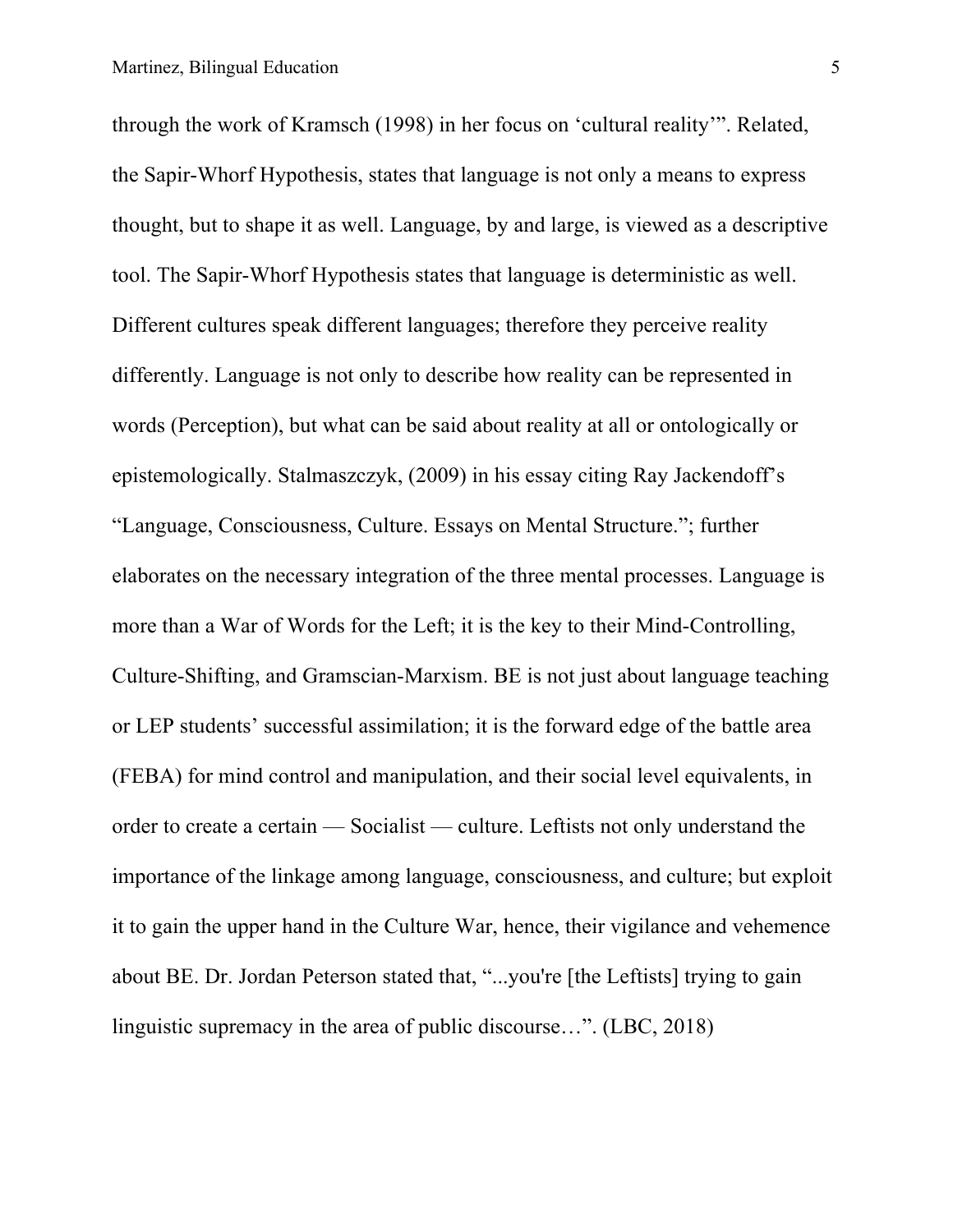Fourth, Language in general, and Language education specifically, has been used by the Left, vis-à-vis Gramscian-Marxism, as the revolutionary strategy and tactic in the Culture War. From this perspective, the BE controversy is a part of the broader political discourse or discord between the Right and the Left, Republicans and Democrats respectively (See Pew Research Center, June, 2016, "Partisanship and Political Animosity in 2016"). A point of possible agreement between the Right and Left could be viewing BE as a means for Social Mobility, when operated as the Transitional Model of BE. However, Social Mobility is where any possible agreement ends. The Left wants to use Language, and Language Distribution Outlets, as a means to transform society to their liking. For the Left, this refers to a tactic for "Moving the Overton Window" (Neo, N., 2019, July 14, "The left, language, and political change"). Another tactic used by the Left is "Repressive Toleration", or obversely, Liberating Tolerance. "This 'liberating tolerance' involves 'the withdrawal of toleration of speech and assembly from groups and movements' on the Right, and the aggressively partisan promotion of speech, groups, and progressive movements on the Left (pp. 81, 100)." (Kersch, n.d.).

The progenitor of Linguistics as revolutionary means was the Italian Communist Antonio Gramsci (See also, "Our Word is Our Weapon", Juana Ponce de Leon (Ed.)). He was a linguist and, "...is credited with the blueprint that has served as the foundation for the Cultural Marxist movement in modern America.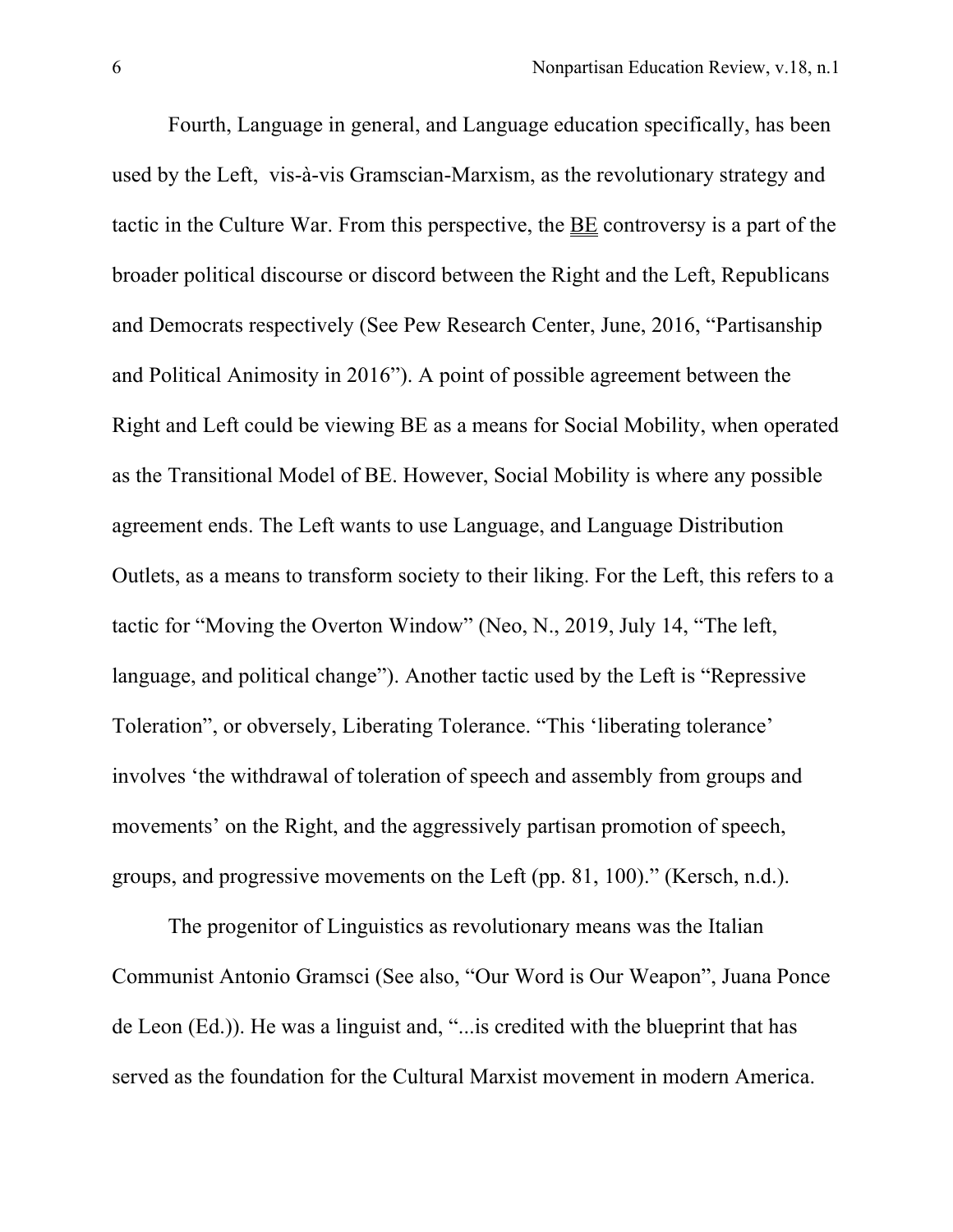Later dubbed by 1960s German student activist Rudi Dutschke as "the long march through the institutions," (Thomas, 2020). According to Thomas, Gramsci's overall goal was to fight a "war of position", which would "...subvert Western culture from the inside in an attempt to compel it to redefine itself (Thomas)." Edward Sapir (1884-1939) and Benjamin Lee Whorf (1897-1941) developed the Sapir-Whorf Hypothesis, which professes "...a principle suggesting that the structure of a language affects its speakers' worldview or cognition, and thus people's perceptions are relative to their spoken language." (Linguistic relativity, Wikipedia) The Left believes that the hidden goal of BE is the displacement of the LEP student's native language (L1), and culture consequently. The Left believes that the true aims of education, and as an accessory BE, are to perpetuate Capitalism by conditioning students, and in turn, produce non-critical thinking workers with enough language proficiency to receive and act on instructions from superiors. A related, overarching aim is to mainstream everyone into the extractive and exploitative Capitalistic Culture. Their Moving the Overton Window is their main response; the window moves between "more free" and "less free (Wikipedia, Overton window, 2021). Another, spectrum used with the Overton Window is "No Government Regulation" to "Total Government control" (The Mackinac Center for Public Policy [The Mackinac Center], 2020). According to Joseph G. Lehman, President of The Mackinac Center, "...anything that gets the idea out in the open so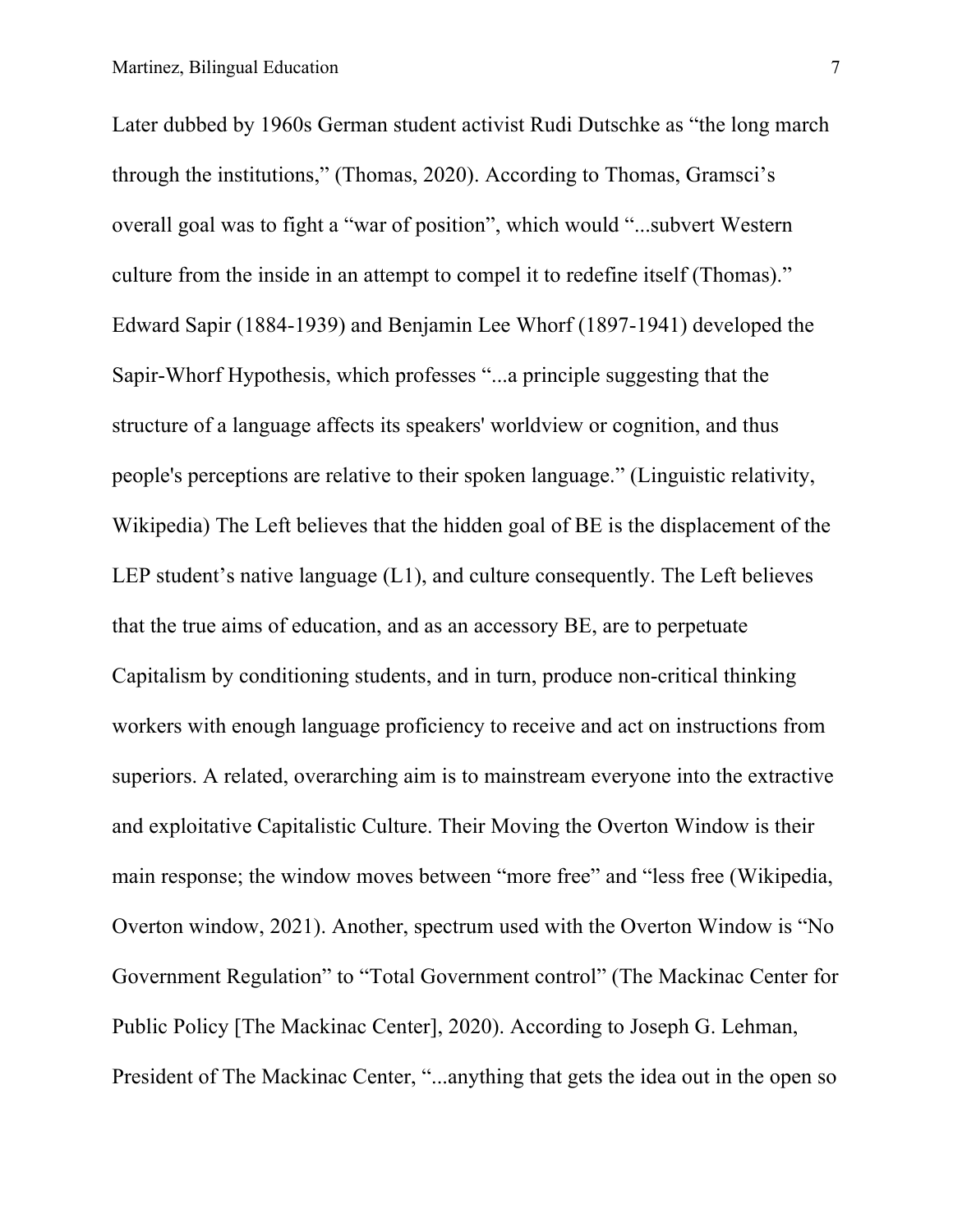that it can be discussed and debated has the potential to shift the [Overton] Window." (Lehman, 2020). However, the Overton Window would be at odds with Marcuse's Repressive Tolerance tactic on this point, which states that the Left should not be tolerant of anything it deems repressive.

The Left uses historical injustices to shame or guilt the Right into silence. The interpretation of historical events, often out of context or one-sided, provides evidence for the Left's Cultural Marxist agenda. The historical victims are depicted as clean-handed. The depiction removes any discussion or debate about Human Nature. In the case of BE as re-education, the cause célèbre for Leftists would be the infamous Indian Boarding School Policy of the 19<sup>th</sup> Century. These boarding schools were a direct result of the "Indian Civilization Act Fund of March 3, 1819". In short, the Left sees Strong-Maintenance/Heritage as the only valid form of BE to be tolerated (US Indian Boarding School History, n.d.).

## **Conclusion**

The Left wants to control Language and Language Distribution outlets (i.e., Educational Institutions, [Social] Media, and Government). In fact, it wants Government to use and enforce its narratives. Dr. Wade Nobles gave the motivation for this impetus. To paraphrase, power is not only defining what is reality, but making other persons believe that your definition is theirs truly (Dr.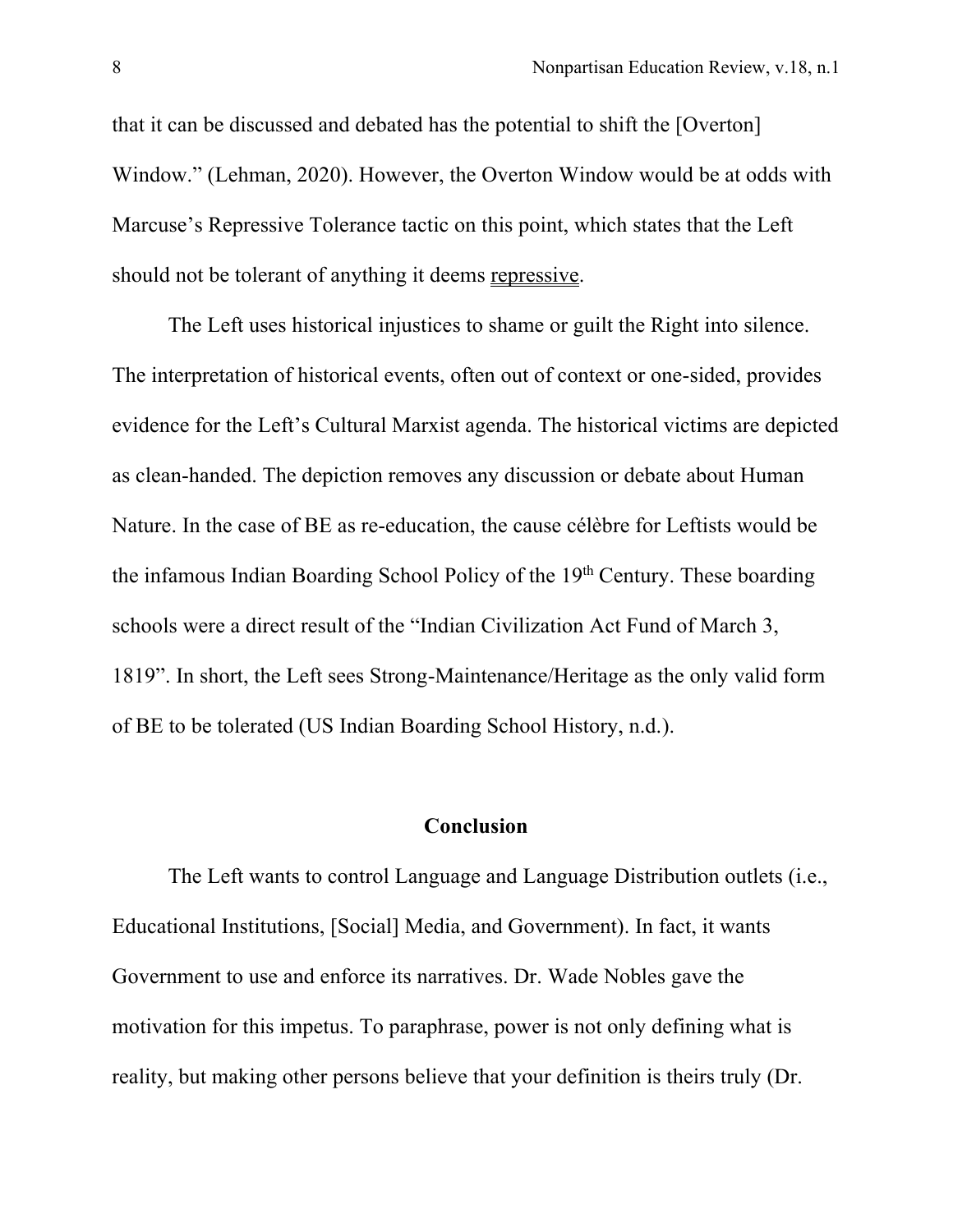Wade W. Nobles, n.d.). Ironically, the Left is looking for a delusionary goal; they believe they are fighting tyranny and not doing it a la the anti-fascists on their side. Further, the Left is pursuing Gramscian-Marxism by focusing its efforts on the Superstructure and not the Base as in Classical Marxism; this is the shift from Classic-Marxism to Gramscian-Marxism. Focusing on the Superstructure means "Everything not directly to do with production, [which, namely includes: Art, Family, Culture, Religion, Philosophy, Law, Media, Politics, Science, and Education – all in the realm of Ideology]" (Cole, 2020). Language is part-andparcel of Ideology (Gerald, 2021). For Gramsci, Hegemony was a form of control through a society's Superstructure as opposed to its Base or Social Relations of Production of a predominantly economic character. (Zeinelabdin, Hegemony in Gramsci, "State and Civil Society", p. 2) Gramsci saw Education as Hegemony too. There is more happening in the BE controversy than meets the eye. In a real sense, the Culture War is fought in the arena of BE. There are several underlying theories, attitudes, and beliefs that elucidate the controversy surrounding BE programs. Cast in terms of Liberalism and Conservatism, the controversy seems inevitable, intractable, and at a continual impasse. The controversy surrounding BE, writ large, is the Culture War between the Left and the Right. Many Leftist thinkers' writings are suffused in the somewhat opaque substrate of the Culture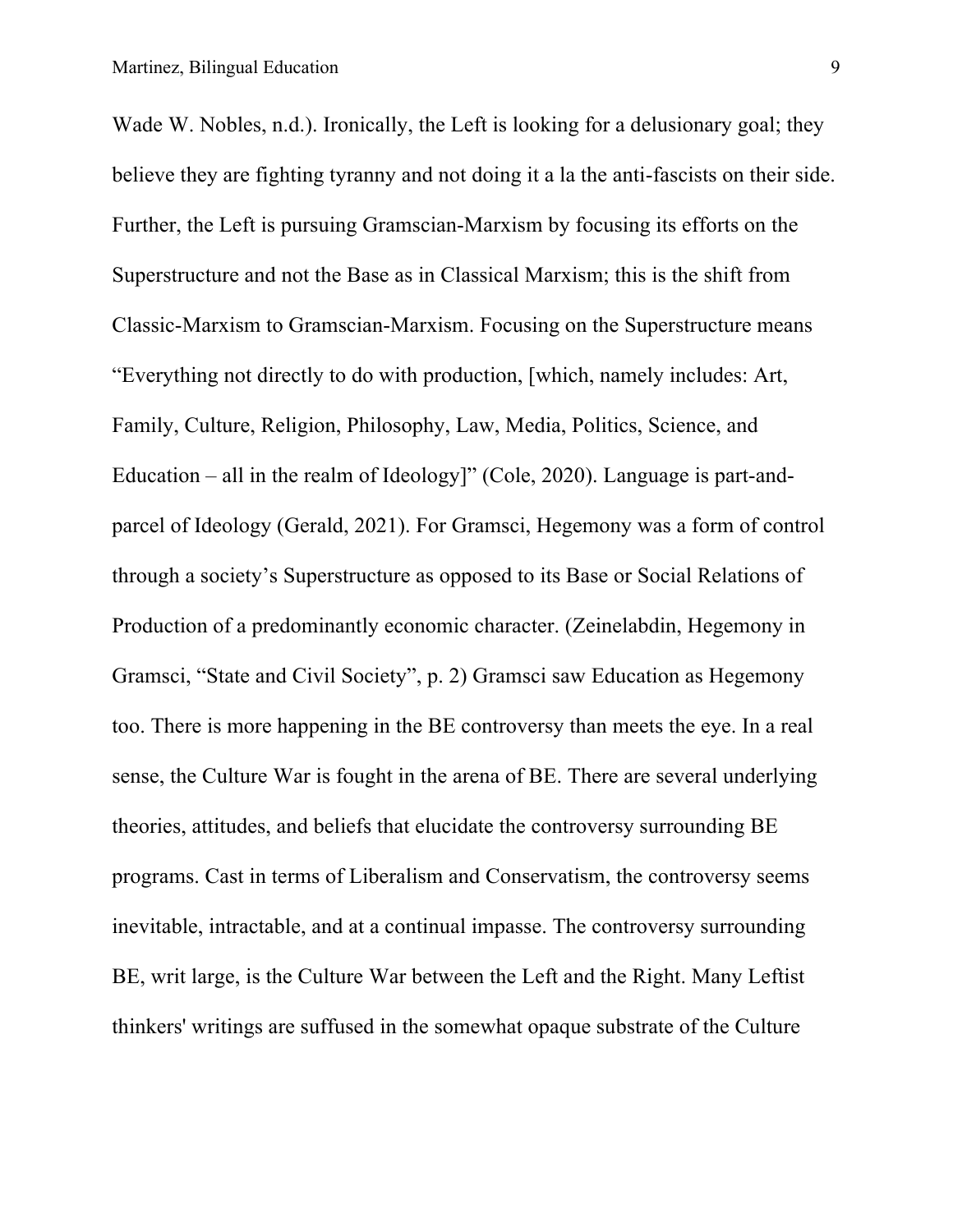War. Not recognizing their contribution to the BE controversy will make an

already intractable debate worse.

# **References**

- Alias, A. B. (2016, October 04). *Wilhelm Von Humboldt: A Critical Review on His Philosophy of Language, Theory and Practice of Education*.
- Cole, Nicki Lisa, Ph.D. (2020, August 28). Definition of Base and Superstructure. Retrieved from https://www.thoughtco.com/definition-of-base-andsuperstructure-3026372
- Dr. Wade Nobles: The Concepts of Power in Society. (n.d.). Retrieved from https://www.cram.com/essay/Dr-Wade-Nobles-The-Concepts-Of-Power/PK7RN67LJXXQ
- Gerald (only first name given). (2021, December 30). What Is Language Ideology in Linguistics? Retrieved from https://www.june29.com/what-is-languageideology-in-linguistics
- Hartig, H. (2020, August 25). Stark partisan divisions in Americans' views of 'socialism,' 'capitalism'. Retrieved from https://www.pewresearch.org/facttank/2019/06/25/stark-partisan-divisions-in-americans-views-of-socialismcapitalism/
- Hurajová, A. (2015). An Overview of Models of Bilingual Education. *Mediterranean Journal of Social Sciences, 6*(6 S1), 186. Retrieved from https://www.mcser.org/journal/index.php/mjss/article/view/8006
- Kersch, Ken I., "Repressive Tolerance." *International Encyclopedia of the Social Sciences*. Retrieved December 28, 2021 from Encyclopedia.com: https://www.encyclopedia.com/social-sciences/applied-and-socialsciences-magazines/repressive-tolerance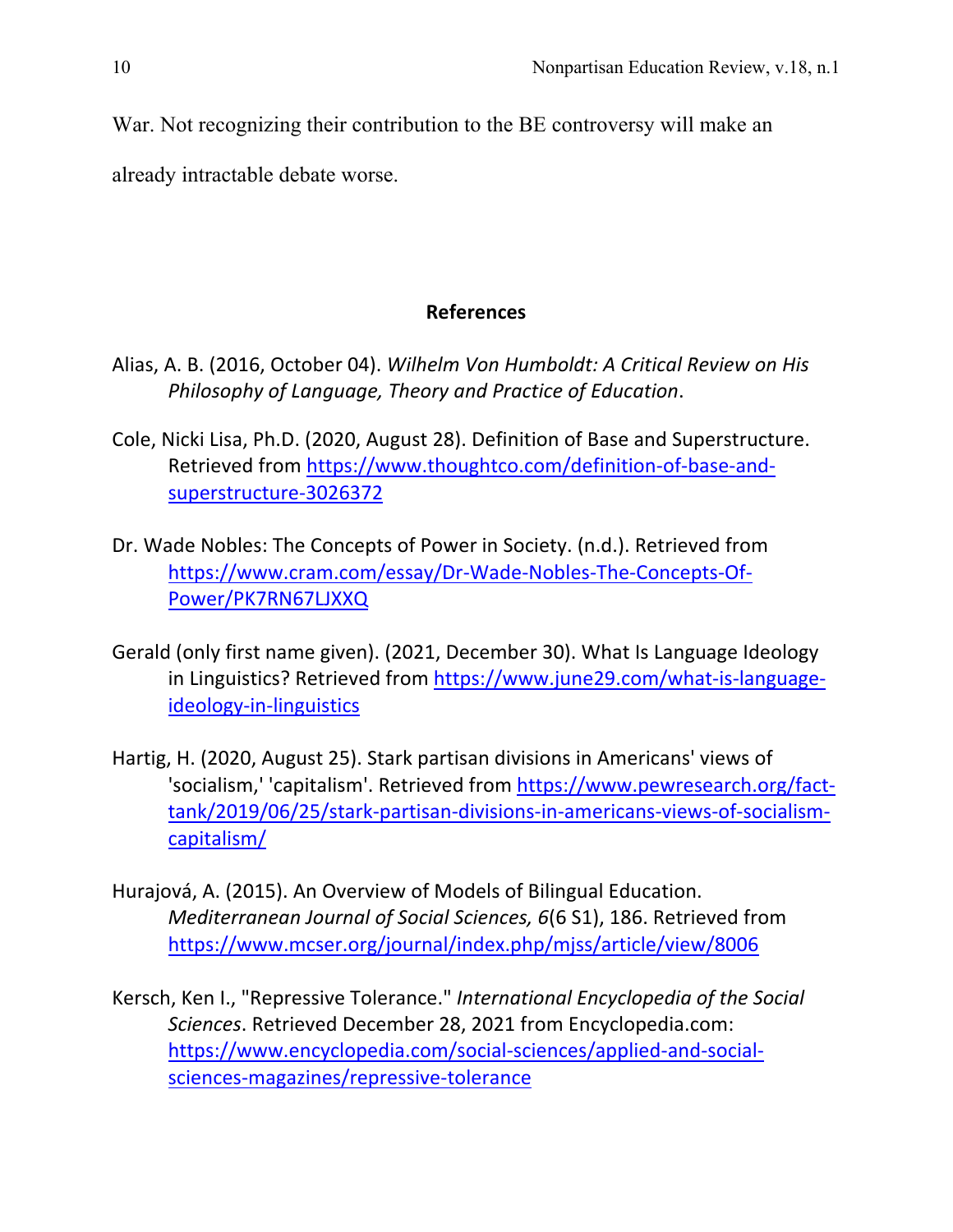- Languages of the World. (n.d.). *Explore The World's Languages*. Retrieved from https://www.ethnologue.com/
- Leading Britain's Conversation (LBC). (2018, May 22). Retrieved January 10, 2022, from https://www.youtube.com/watch?v=s\_UbmaZQx74
- Lehman, J. G., President. (2020, February 21). Mackinac Center. Retrieved January 10, 2022, from https://www.youtube.com/watch?v=FMU0w4MP8Dc See also, www.mackinac.org/OvertonWindow
- Linguistic relativity. (2022, January 05). Introductory paragraph. Retrieved from https://en.wikipedia.org/wiki/Linguistic\_relativity
- Losonsky, M. (1999). On Language. Source: Humboldt. On Language, *On the Diversity of Human Language Construction and its Influence on the Mental Development of the Human Species*. Edited by Michael Losonsky, CUP 1999, pp. 25-64 reproduced. Retrieved from https://www.marxists.org/reference/subject/philosophy/works/ge/vhumb oldt-wilhelm.htm
- Leading Britain's Conversation [LBC]. (2018, May 22). Jordan Peterson On Why He Refuses to Use Special Pronouns for Transgender People - LBC (Time 2:15) [Video]. *YouTube*. https://www.youtube.com/watch?v=s\_UbmaZQx74
- McCarty, S. (2012, August 31). Understanding Bilingual Education 1: Analyzing Purposes of Bilingual Education - *Papers & Essays. Child Research Net*. Retrieved from https://www.childresearch.net/papers/language/2012\_01.html
- Mcleod, S. (1970, January 01). [Lev Vygotsky's Sociocultural Theory]. Retrieved from https://www.simplypsychology.org/vygotsky.html
- Mernagh, L. (n.d.). Language... ERIC EDF5640 Retrieved December 13, 2021, from https://www.coursehero.com/file/72119996/edf5640-at1-mernaghdocx/, page 1 (See also, Mernagh, Luke. (2018). *Language, Culture, Identity and Difference Within an Educational Context*. 10.13140/RG.2.2.32612.01920).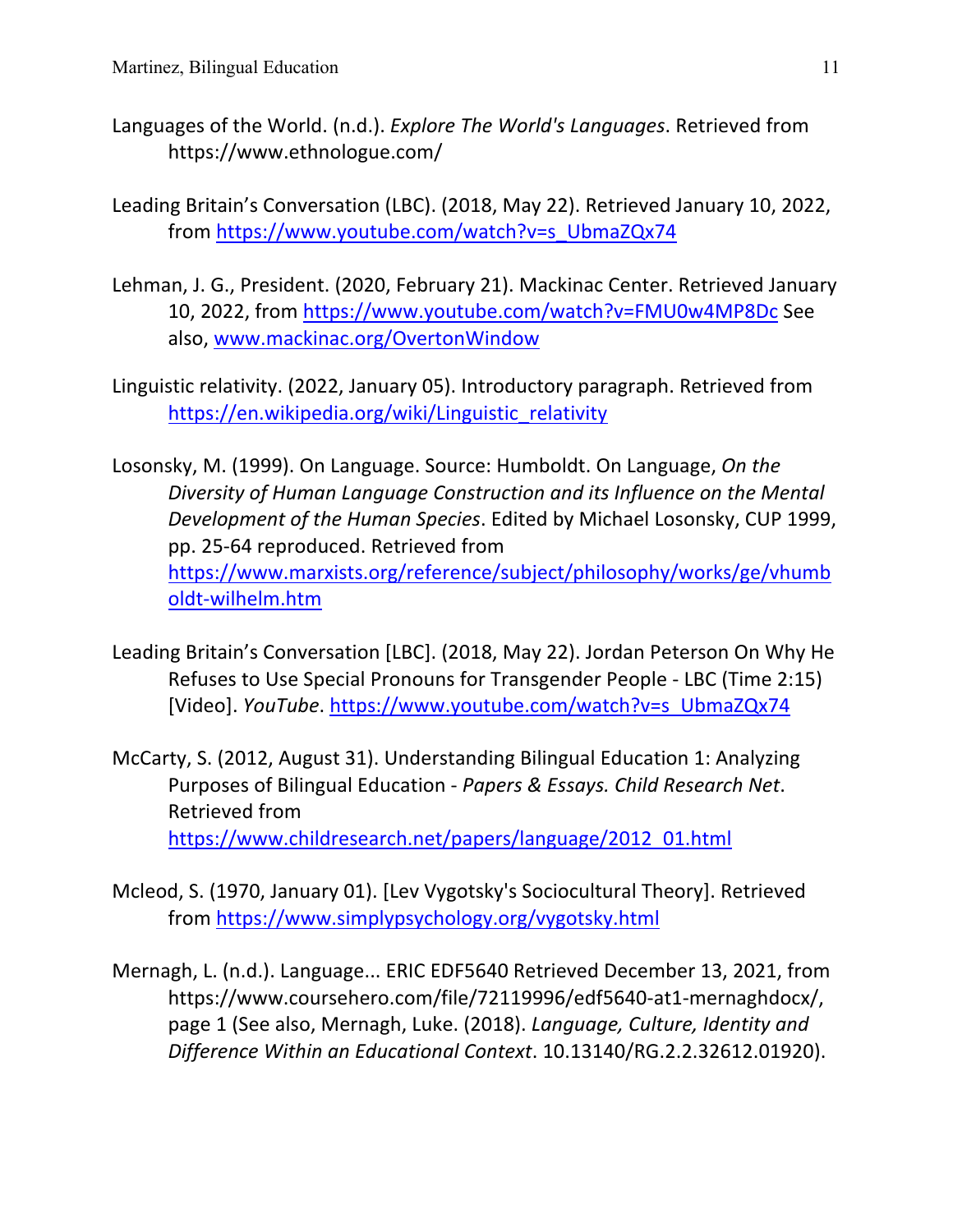- Neo, N. (2019, July 14). The left, language, and political change. Retrieved from https://legalinsurrection.com/2019/07/the-left-language-and-politicalchange/
- Overton window. (2022, January 08). Retrieved from https://en.wikipedia.org/wiki/Overton\_window
- Pan, Y., & Pan, Y. (2010, July). The Use of L1 in the Foreign Language Classroom. *Linguistics Journal 12*(2):87-96, Colombian Applied DOI: 10.14483/22487085.85, License CC BY-NC-ND 4.0 Retrieved from https://www.researchgate.net/publication/262427117 The Use of L1 in the Foreign Language Classroom
- *Partisanship and Political Animosity in 2016*. (2020, August 28). Carroll Doherty, Director of Political Research; Jocelyn Kiley, Associate Director, Research; Bridget Jameson, Communications Associate Retrieved from https://www.pewresearch.org/politics/2016/06/22/partisanship-andpolitical-animosity-in-2016/
- Peter, S., Provost, G. L., Mehring, M., Müller, T., & Manning, P. (2021, November 10). Cultural worldviews consistently explain bundles of ecosystem service prioritisation across rural Germany. Retrieved from https://besjournals.onlinelibrary.wiley.com/doi/full/10.1002/pan3.10277
- Ponce de Leon, J (Ed.). (2001). Our Word Our Word is Our Weapon: *Selected Writings*. Seven Stories Press
- Stalmaszczyk, P. (2009, February 22). Ray Jackendoff, Language, Consciousness, Culture. Open Edition Journals, Book Review Essays on Mental ... Retrieved from https://journals.openedition.org/lexis/1732
- The Mackinac Center for Public Policy [The Mackinac Center]. (2020, February 21). The Overton Window of Political Possibility Explained [Video]. *YouTube*. https://www.youtube.com/watch?v=FMU0w4MP8Dc (The Mackinac Center for Public Policy is a nonprofit research and educational institute.)